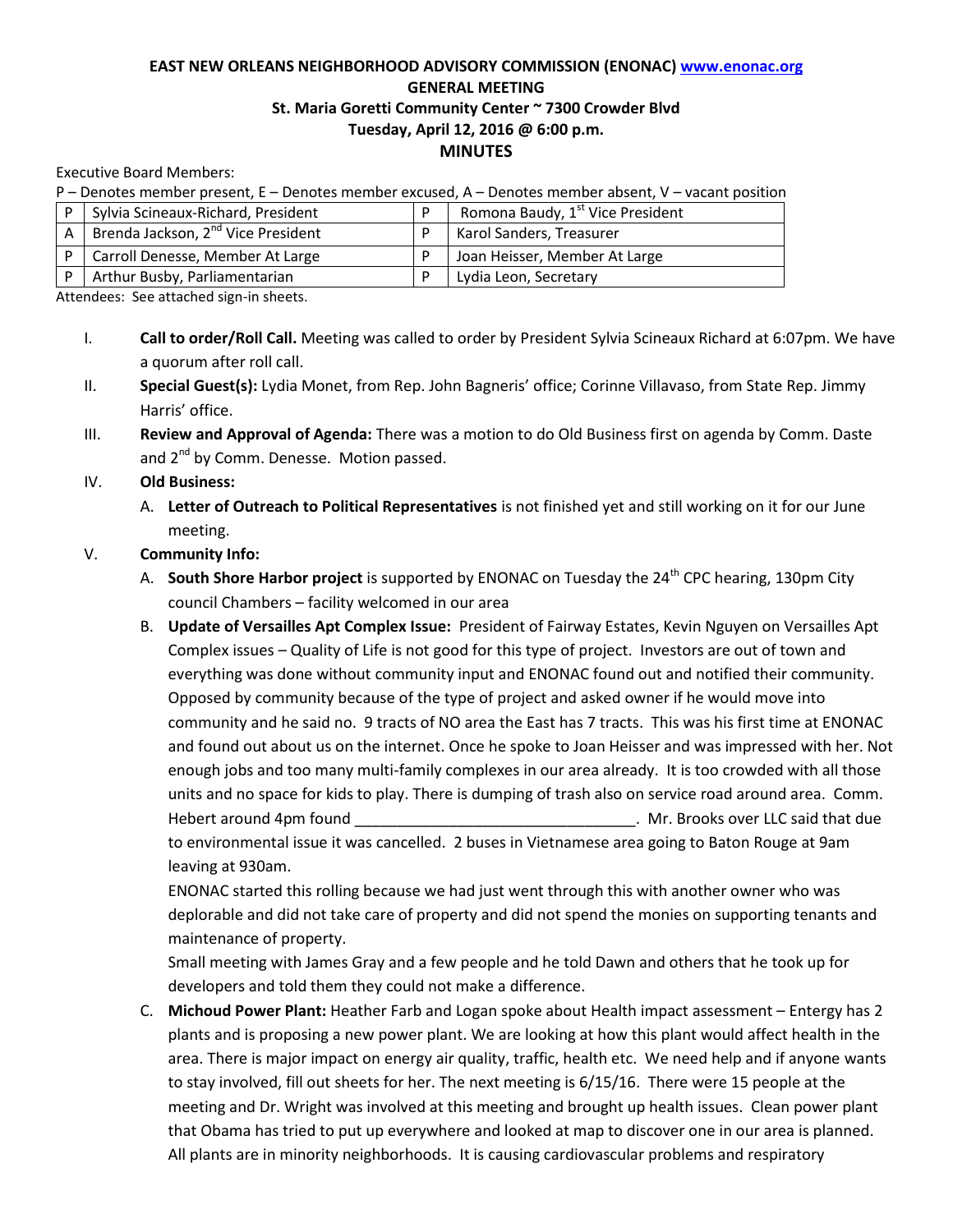problems. It is very dangerous to be around these plants. EPA cannot enforce the Clean Power Plan but if state has agreed to implement the Clean Power Plan, the large amount of water would damage our ground. Entergy does underground while others use water from waterways and pay for it while Entergy is doing it for free and damaging our ground surface. ENONAC tries to resolve and protect our communities from all areas.

- D. **Cindy Place & Tara Lane:** There was a meeting due to blight and burned building and trash around the area. CAB wants the area to be secure and area place grounds for the kids and we need to get rid of the blight, clean up around this new project. There are non-compliant owners who do not live here and do not care about our community.
- VI. **Approval of minutes** moved by Comm. Daste and seconded by Comm. Weaver. No questions; motion passed
- VII. **Approval of agenda** moved by Comm. Daste and seconded by Comm. Weaver. No questions; motion passed.
- VIII. **Treasurer's report** is from 3/1/2016 to 3/31/2016. Comm. Sanders reported a beginning balance of \$34,874.39. No deposits were made. Expenses were \$690.11. Ending balance was \$34,184.28. Comm. McWilliams moved and Comm. Baudy seconded to accept the report. No questions; motion passed.
- IX. **Resolution:** Deny zoning change on Haynes Blvd property for chicken coop prepared and read. Comm. Busby moved and Comm. Kingvalsky seconded to accept the resolution. Motion passed.

## X. **Announcements:**

- A. Meeting in Baton Rouge is on again.
- B. Corinne Villavaso is working with Jimmy Harris 9-1pm at 7240 Crowder Blvd., Suite 406, phone 243- 1960, fax 243-1961.
- C. John Bagneris Office is located at 5555 Bullard Ave. Phone number is still the same.
- XI. **Adjournment:** Comm. Busby moved and Comm. Daste seconded to adjourn this meeting. Motion passed. Meeting was adjourned at 6:58pm.
- XII. **New Business:** after meeting adjourned.
	- 1. Jerri Daniels CFM Associate, Dewberry Engineering
	- 2. Greg Swanson Product Manager, Swanson & Associates
	- 3. Carol Johnson Branch Mgr., Acceptance Corp. (aka Johnson Mortgage)

Jerri Daniels – Over sees the flood rate map process. Orleans Parish reached a milestone. Letter of Final Determination (March 2016) after 6 months from date the maps, changed to new maps. Results are good news because we are getting flood reductions. FEMA is not mapping rain events or Katrina but they looked at 30 years of data. Clean all drains and keep them that way. Hand-outs have website to look at. LSU maps are online forever and are not coming down. Her site only stays online for 90 days.

Questions. Logan Brooks said that maps are mostly for rates. Comm. Kingvalsky asked does insurance industry use this info for rates. She does not know. She explained elevation levels for New Orleans East – X is protected by levee; A zones \_\_\_\_\_\_\_\_\_\_\_\_\_; Beyond levee is B zones. Comm. Weaver stated that ground elevation is 0 and in A-1 zone you need to be 1 foot off the ground. Comm. Hamilton talked about rainfall – improve in gates, canals and pumping systems. Ms. Daniels gave her phone number 504-872-3766 and her email *idaniels@dewberry.com.* 

Carol Johnson of Johnson Mortgage spoke next. She said NO East did not flood before Katrina so why was our insurance affected. It is good news for the East with new maps. She talked about a Life of Loan Flood form. Call your mortgage company. You should not be charged because you already pay for this. From A to